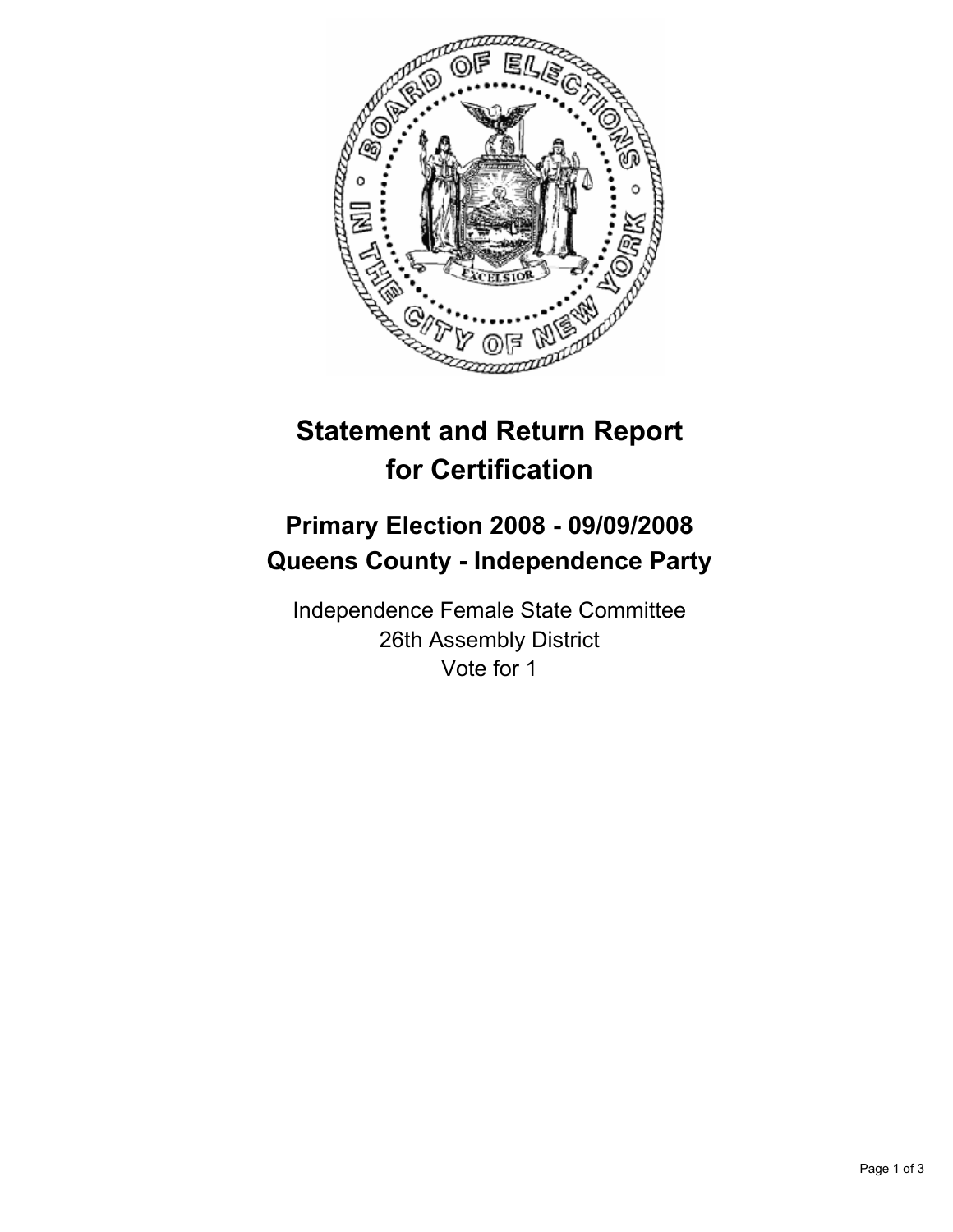

## **Assembly District 26**

| <b>EMERGENCY</b>   |    |
|--------------------|----|
| ABSENTEE/MILITARY  | 6  |
| AFFIDAVIT          | 6  |
| SOCORRO ACOSTA     | 20 |
| NICOLE SCHLOTT     | 32 |
| <b>Total Votes</b> | 52 |